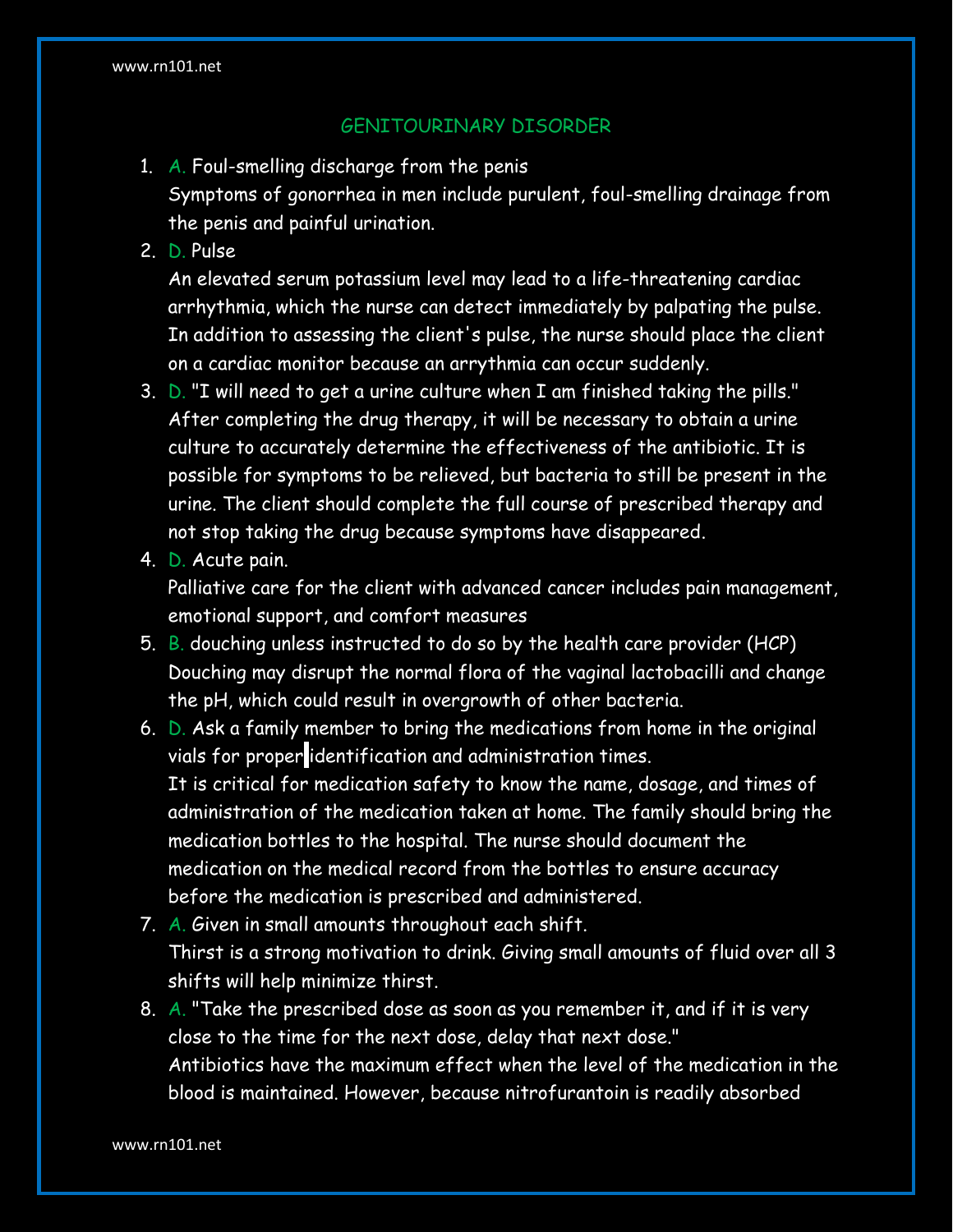from the gastrointestinal tract and is primarily excreted in urine, toxicity may develop by doubling the dose.

- 9. B. continue to improve over a period of weeks. The kidneys have a remarkable ability to recover from serious insult. Recovery may take 3 to 12 months.
- 10. B. Increase daily fluid intake to at least 2 to 3 L.

A high daily fluid intake is essential for all clients who are at risk for calculi formation because it prevents urinary stasis and concentration, which can cause crystallization.

11. B. dysuria.

Dysuria and a mucopurulent urethral discharge characterize gonorrhea in men. Gonococcal symptoms are so painful and bothersome for men that they usually seek treatment with the onset of symptoms.

- 12. D. Prepare the client and equipment, create a sterile field, put on gloves, clean the urinary meatus, and insert the catheter until urine flows. Preparing the client and equipment, creating a sterile field, putting on gloves, cleaning the urinary meatus, and inserting the catheter until urine flows are all the vital steps for inserting a straight catheter.
- 13. D. 3 months.

At the time a client receives a progestin injection, a follow-up appointment should be made for 3 months later. The nurse should emphasize the need to adhere to the medication schedule to prevent an unplanned pregnancy.

- 14.  $E$ . length of time since symptoms presented
	- C. presence of any enlarged lymph nodes on examination
	- A. history of unprotected sex (sex without a condom)
	- F. history of fever or chills
	- D. allergies to any medications

The client is suspected of having a sexually transmitted infection.

Therefore, the client's sexual history, assessment, and examination must be documented, including symptoms (such as fever, chills, and enlarged glands) and their onset and duration. Allergies are critical to document for every client, but are especially noteworthy in this case because antibiotics will be prescribed. If a sexually transmitted infection is confirmed, sexual contacts need to be treated. To protect privacy, the names and phone numbers should never be placed in the medical record.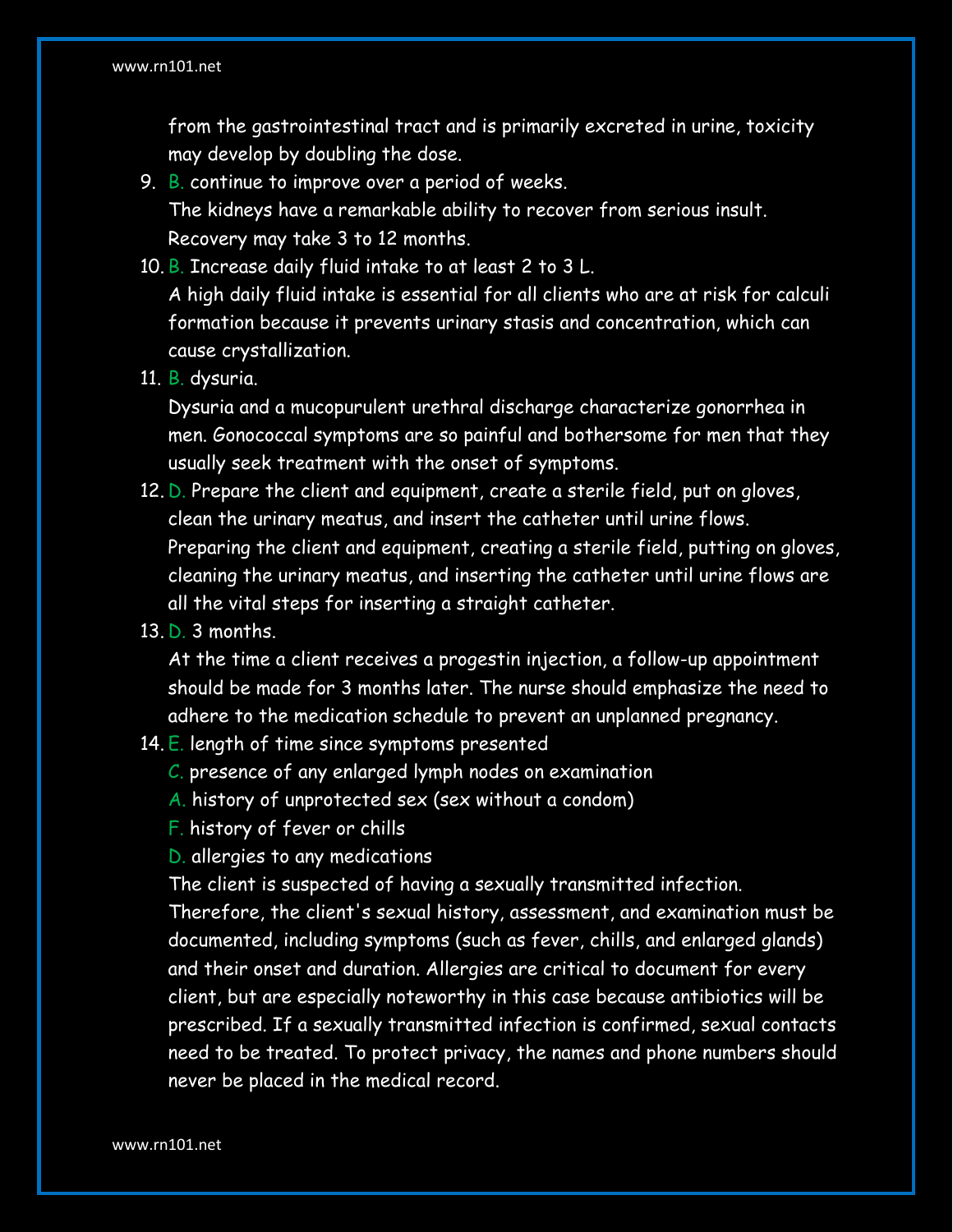15. D. helping the client walk

The discomfort associated with gas pains is likely to be relieved when the client ambulates. The gas will be more easily expelled with exercise. The anesthesia, analgesics, and immobility have altered normal peristalsis. Peristalsis will be stimulated by exercise.

16. A. Increasing fluid intake to 3 L/day

Acute pyelonephritis is a sudden inflammation of the interstitial tissue and renal pelvis of one or both kidneys. Infecting bacteria are normal intestinal and fecal flora that grow readily in urine. Pyelonephritis may result from procedures that involve the use of instruments (such as catheterization, cystoscopy, and urologic surgery) or from hematogenic infection. The most important nursing intervention is to increase fluid intake to 3 L/day. Doing so helps empty the bladder of contaminated urine and prevents calculus formation.

17. B. Decreased urine output.

A sudden change in urine output is typical of acute renal failure. Most commonly, the initial change is greatly decreased urine output.

- 18. C. Use sterile technique when irrigating the catheter. If the catheter is blocked by blood clots, it may be irrigated according to physician's orders or facility protocol. The nurse should use sterile technique to reduce the risk of infection.
- 19. C. To keep the catheter free from clot obstruction. Continuous irrigation, usually consisting of sterile normal saline, is used after TURP to keep blood clots from obstructing the catheter and impeding urine flow.

20.D. Uremia

Uremia is the buildup of nitrogenous wastes in the blood, evidenced by an elevated blood urea nitrogen and creatine levels. Uremia, anemia, and acidosis are consistent clinical manifestations of chronic renal failure.

21. A. White blood cell (WBC) count of 20,000/mm3 (0.02 L)

An increased WBC count indicates infection, probably resulting from peritonitis, which may have been caused by insertion of the peritoneal catheter into the peritoneal cavity. Peritonitis can cause the peritoneal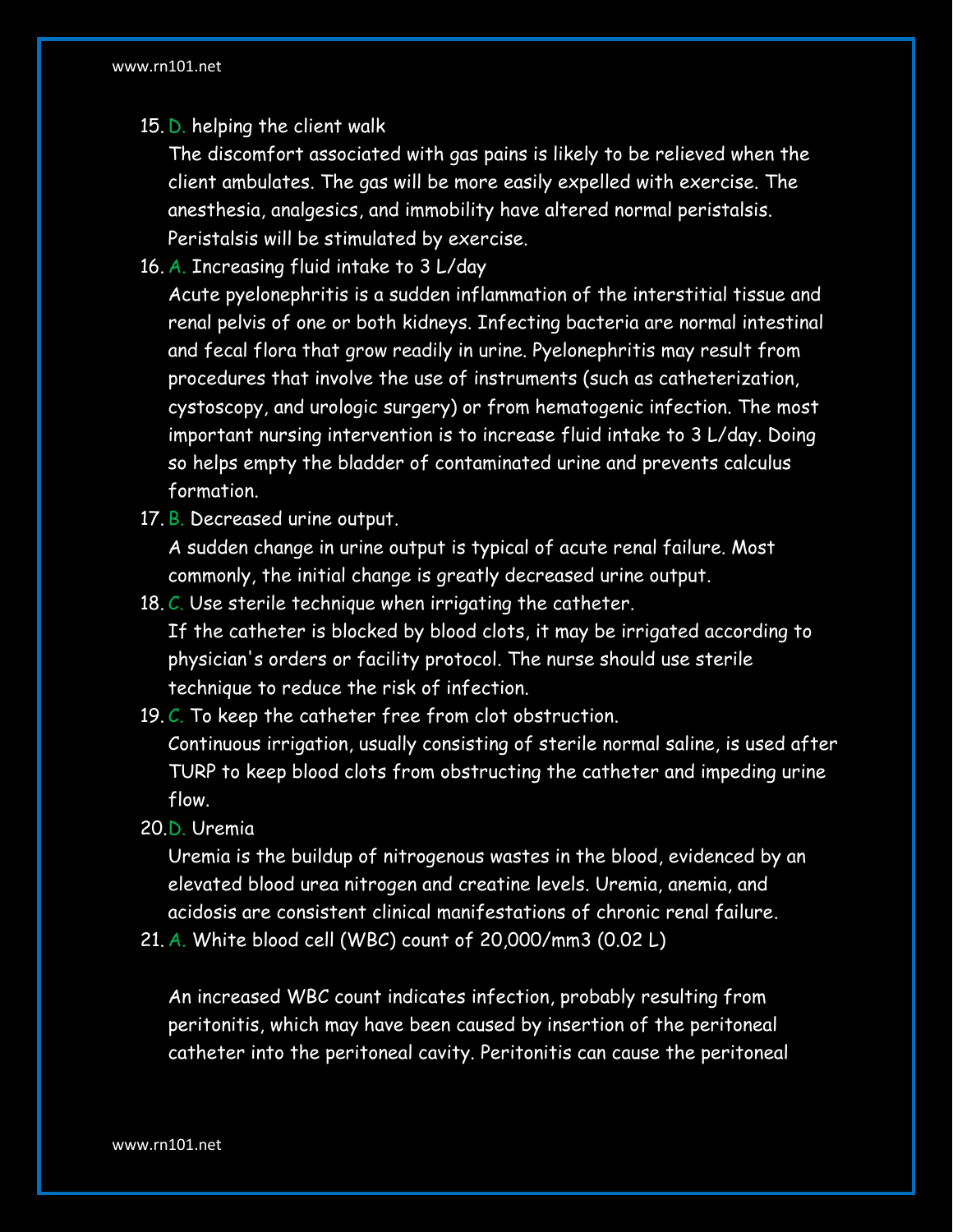membrane to lose its ability to filter solutes; therefore, peritoneal dialysis would no longer be a treatment option for this client.

- 22.D. the cells could cause various conditions and help identify a problem early. The Pap smear identifies atypical cervical cells that may be present for various reasons. Cancer is the most common possible cause, but not the only one.
- 23.A. at least 3,000 mL of fluids daily.

Instructions should be as specific as possible, and the nurse should avoid general statements such as "as much as possible." A specific goal is most useful.

- 24.A. "I can usually go 8 to 10 hours without needing to empty my bladder." Stasis of urine in the bladder is one of the chief causes of bladder infection, and a client who voids infrequently is at greater risk for reinfection.
- 25.D. Kegel exercises

Kegel exercises are noninvasive and are recommended as the initial intervention for incontinence.

26.A. High purine

To control uric acid calculi, the client should follow a low-purine diet, which excludes high-purine foods such as organ meats. The other diets do not control uric acid calculi.

- 27.A. Diaphragms should not be used if the client develops acute cervicitis. The teaching plan should include a caution that a diaphragm should not be used if the client develops acute cervicitis, possibly aggravated by contact with the rubber of the diaphragm. Some studies have also associated diaphragm use with increased incidence of urinary tract infections.
- 28.A. Monitor patient blood pressure.

Blood pressure control is a priority assessment in clients with poststreptococcal glomerulonephritis. The blood pressure can be increased for up to 6 weeks after treatment.

## 29.F. rash

- C. blood in the urine
- E. fever above 100° F (37.8° C)

The nurse should instruct the client to report signs of adverse reaction to the antibiotic or indications that the urinary tract infection is not clearing.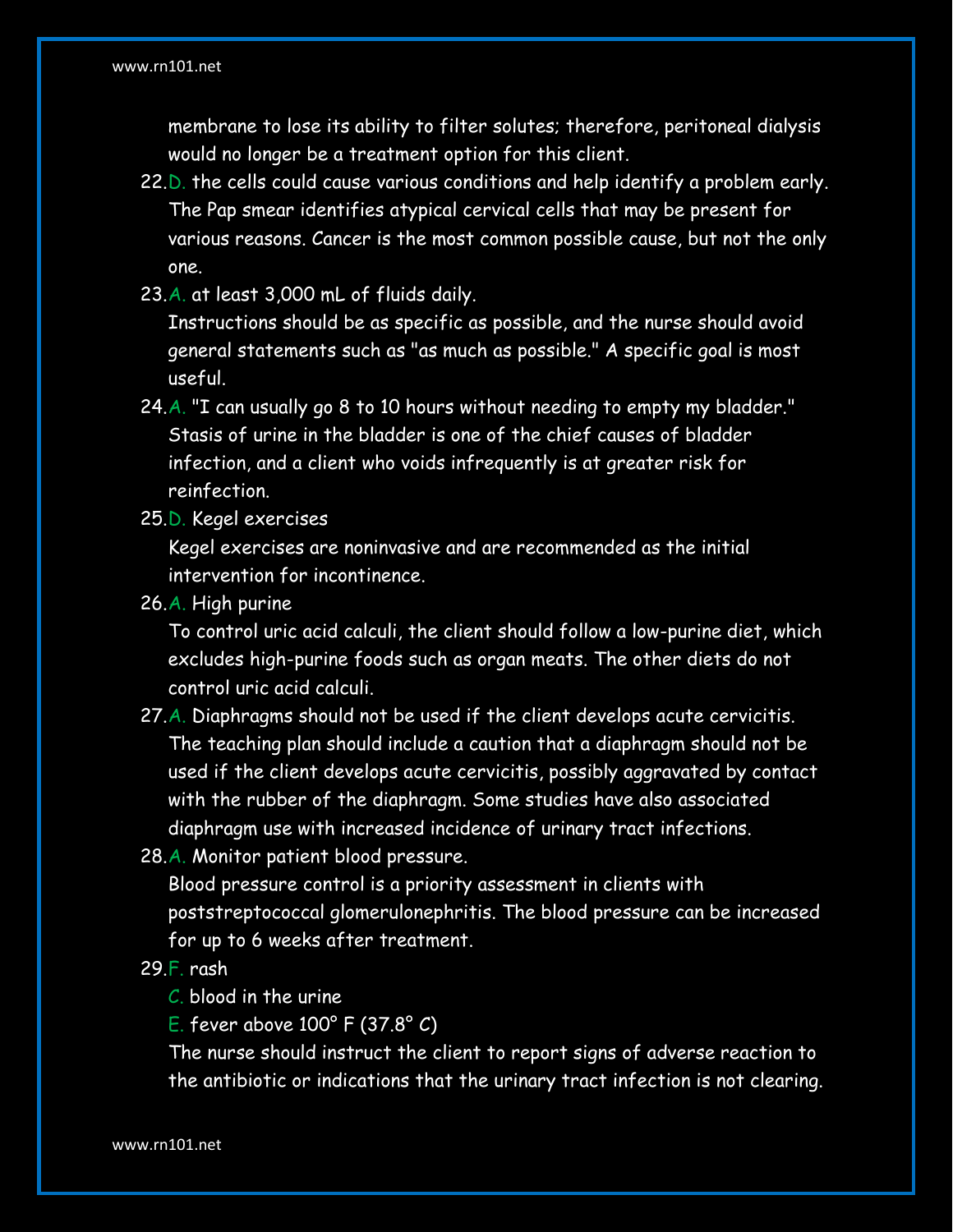## www.rn101.net

Blood in the urine is not an expected outcome, rash is an adverse response to the antibiotic, and an elevated temperature indicates a persistent infection. These signs should be reported to the HCP

- 30.A. A low-protein diet with a prescribed amount of water Although dialysis removes water, creatinine, and urea from the blood, the client's diet must still be monitored.
- 31. C. Premature ejaculation.

Premature ejaculation is when a man consistently achieves ejaculation or orgasm before or soon after entering the vagina.

- 32.D. administering meperidine During episodes of renal colic, the pain is excruciating. It is necessary to administer opioid analgesics to control the pain.
- 33.C. "It's a late manifestation of respiratory tuberculosis." Genitourinary TB is usually a late manifestation of respiratory TB and can occur if the disease spreads through the bloodstream from the lungs. Bacillus in the urine is infectious, and urine should be handled cautiously. A condom should be used during sex to prevent spread of the infection.
- 34.B. Administer an opioid analgesic as prescribed. If infection or blockage caused by calculi is present, a client can experience sudden severe pain in the flank area, known as renal colic. Pain from a kidney stone is considered an emergency situation and requires analgesic intervention.
- 35.B. may not cause symptoms until serious complications occur. Many women do not seek treatment because they are unaware that they have gonorrhea. They may be symptom-free or have only very mild symptoms until the disease progresses to pelvic inflammatory disease
- 36.C. Do a breast examination and report the results to the physician. This concern warrants the nurse's performing an examination and reporting the results to the physician. Hormone fluctuations do cause breast discomfort, but an examination must be done at this time to assess the breast
- 37.A. Maintain a daily fluid intake of 2,000 to 3,000 mL. Maintaining a fluid intake of 2,000 to 3,000 mL/day is likely to be most effective in preventing urinary tract infection.